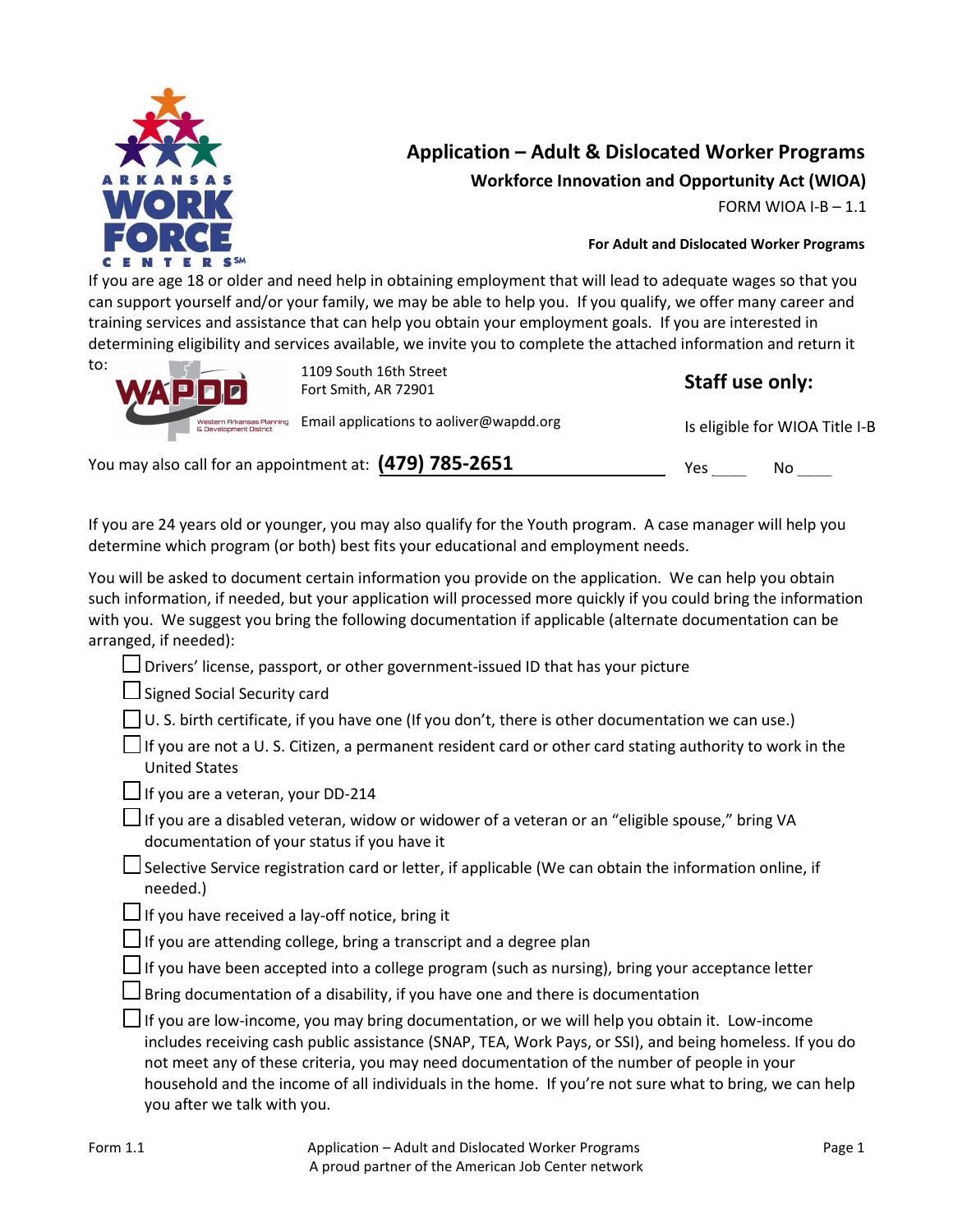| Last Name:                                                                                                                                                                                                                                                                                                                                                                                                                                                                                                                                                                                                                                                   | First Name:                                                                                                                                                                        |                   | Middle Name:              |                                                        |                   |
|--------------------------------------------------------------------------------------------------------------------------------------------------------------------------------------------------------------------------------------------------------------------------------------------------------------------------------------------------------------------------------------------------------------------------------------------------------------------------------------------------------------------------------------------------------------------------------------------------------------------------------------------------------------|------------------------------------------------------------------------------------------------------------------------------------------------------------------------------------|-------------------|---------------------------|--------------------------------------------------------|-------------------|
| Mailing Address:                                                                                                                                                                                                                                                                                                                                                                                                                                                                                                                                                                                                                                             | City:                                                                                                                                                                              |                   | Zip:                      | County:                                                |                   |
| Physical Address:                                                                                                                                                                                                                                                                                                                                                                                                                                                                                                                                                                                                                                            | City:                                                                                                                                                                              |                   | Zip:                      | County:                                                |                   |
| Cell Phone:<br>Telephone:                                                                                                                                                                                                                                                                                                                                                                                                                                                                                                                                                                                                                                    | Do you accept texts:                                                                                                                                                               | $\Box$ Yes<br>No⊓ | Message phone:            |                                                        |                   |
| E-mail Address:                                                                                                                                                                                                                                                                                                                                                                                                                                                                                                                                                                                                                                              | Relative's Name:                                                                                                                                                                   |                   |                           | Telephone                                              |                   |
| Social Security Number:                                                                                                                                                                                                                                                                                                                                                                                                                                                                                                                                                                                                                                      | Birthdate:                                                                                                                                                                         | Age:              | Sex: (at birth):          | $\Box$ Male<br>$\Box$ Female                           |                   |
| Ethnicity:<br>Prefer not to answer<br>Hispanic or Latino<br>ΙI                                                                                                                                                                                                                                                                                                                                                                                                                                                                                                                                                                                               | Do you acknowledge a disability that substantially limits one or more major life activity: Ves<br>If yes, do you need special accommodations for disability? $\Box$ Yes $\Box$ No  |                   |                           | l INo                                                  |                   |
| Race: Check all that apply<br>□ White or Caucasian<br>Hawaiian or Other Pacific Islander                                                                                                                                                                                                                                                                                                                                                                                                                                                                                                                                                                     | If yes, what accommodations do you need:<br>Do you receive Social Security Disability Insurance?                                                                                   |                   | $\Box$ Yes<br><b>T</b> No |                                                        |                   |
| Asian or Asian American<br>American Indian or Alaska Native<br>Black or African American<br>Prefer not to answer                                                                                                                                                                                                                                                                                                                                                                                                                                                                                                                                             | Do you have trouble solving problems OR reading, writing, and speaking English at a level necessary to<br>function on the job? $\Box$ Yes $\Box$ No                                |                   |                           |                                                        |                   |
| Is English your primary language?<br>$\Box$ Yes<br>$\Box$ No<br>Are you registered with Selective Service ? □ Yes<br>$\Box$ No                                                                                                                                                                                                                                                                                                                                                                                                                                                                                                                               | Do you live in a community where English is not the primary language spoken?<br>Are you a U.S. citizen? $\Box$ Yes $\Box$ No If NO, are you a permanent resident alien? $\Box$ Yes |                   |                           | $\Box$ Yes                                             | ⊿ No<br>$\Box$ No |
| Yes<br>$\Box$ No<br>Are you a veteran?                                                                                                                                                                                                                                                                                                                                                                                                                                                                                                                                                                                                                       | If NO to both above, are you a lawfully admitted refugee, asylees,                                                                                                                 |                   |                           |                                                        |                   |
| Yes<br>$\Box$ No<br>Are you the spouse of a veteran?<br>Are you a widow or widower of a veteran? $\Box$ Yes<br>No                                                                                                                                                                                                                                                                                                                                                                                                                                                                                                                                            | parolee, or other immigrant authorized to work in the United States?<br>Are you registered with Arkansas Job Link? $\Box$ Yes $\Box$ No                                            |                   |                           | $\Box$ NA $\Box$ Yes $\Box$ No                         |                   |
| Are you an Arkansas Works referral from the state Medicaid Expansion Program?<br>(Arkansas Works is a Governor's initiative DHS program that refers DHS clients to job service staff for employment assistance.)                                                                                                                                                                                                                                                                                                                                                                                                                                             | $\Box$ Yes                                                                                                                                                                         | $\Box$ No         |                           |                                                        |                   |
| Have you been subject to any stage of the criminal justice process for committing an offense or delinquent act<br>OR do you have trouble obtaining or keeping a job because of an arrest or conviction?                                                                                                                                                                                                                                                                                                                                                                                                                                                      | $\Box$ Yes                                                                                                                                                                         | $\Box$ No         |                           |                                                        |                   |
| Are you a single parent (custodial or non-custodial), or a pregnant woman?                                                                                                                                                                                                                                                                                                                                                                                                                                                                                                                                                                                   |                                                                                                                                                                                    | l No<br>Yes       |                           |                                                        |                   |
| Do your customs, beliefs, or practices serve as a hindrance to employment (cultural barrier)? $\Box$ Yes<br><b>INCOME</b>                                                                                                                                                                                                                                                                                                                                                                                                                                                                                                                                    |                                                                                                                                                                                    | $\Box$ No         |                           |                                                        |                   |
| $\Box$ SNAP<br>$\Box$ WORK PAYS<br>SUPPLEMENTAL SECURITY INCOME (SSI)<br>$\Box$ TEA<br>Are you within 2 years of exhausting your lifetime TANF ELIGIBILITY?<br>$\Box$ Yes $\Box$ No<br>Are you homeless (lack a fixed, regular, and adequate night time<br>$\Box$ Yes<br>$\Box$ No<br>residence)?<br>List all members who live in the household at any time in the last 6 months, their relationship to you, and their sources of income FOR THE LAST 6 MONTHS<br>Family is defined two or more persons related by blood, marriage, or decree of court, who are living in a single residence and<br>are included in one or more of the following categories: |                                                                                                                                                                                    |                   |                           |                                                        |                   |
| • A married couple and dependent children . A parent or guardian and dependent children . A married couple<br><b>NAME</b>                                                                                                                                                                                                                                                                                                                                                                                                                                                                                                                                    | <b>RELATIONSHIP TO YOU</b>                                                                                                                                                         | <b>AGE</b>        | ALL SOURCES OF INCOME     | Ask for the definition of a dependent child, if needed |                   |
|                                                                                                                                                                                                                                                                                                                                                                                                                                                                                                                                                                                                                                                              |                                                                                                                                                                                    |                   |                           |                                                        |                   |
|                                                                                                                                                                                                                                                                                                                                                                                                                                                                                                                                                                                                                                                              | <b>SELF</b>                                                                                                                                                                        |                   |                           |                                                        |                   |
|                                                                                                                                                                                                                                                                                                                                                                                                                                                                                                                                                                                                                                                              |                                                                                                                                                                                    |                   |                           |                                                        |                   |
|                                                                                                                                                                                                                                                                                                                                                                                                                                                                                                                                                                                                                                                              |                                                                                                                                                                                    |                   |                           |                                                        |                   |
|                                                                                                                                                                                                                                                                                                                                                                                                                                                                                                                                                                                                                                                              |                                                                                                                                                                                    |                   |                           |                                                        |                   |
|                                                                                                                                                                                                                                                                                                                                                                                                                                                                                                                                                                                                                                                              |                                                                                                                                                                                    |                   |                           |                                                        |                   |
|                                                                                                                                                                                                                                                                                                                                                                                                                                                                                                                                                                                                                                                              |                                                                                                                                                                                    |                   |                           |                                                        |                   |
|                                                                                                                                                                                                                                                                                                                                                                                                                                                                                                                                                                                                                                                              |                                                                                                                                                                                    |                   |                           |                                                        |                   |
|                                                                                                                                                                                                                                                                                                                                                                                                                                                                                                                                                                                                                                                              |                                                                                                                                                                                    |                   |                           |                                                        |                   |
|                                                                                                                                                                                                                                                                                                                                                                                                                                                                                                                                                                                                                                                              |                                                                                                                                                                                    |                   |                           |                                                        |                   |
|                                                                                                                                                                                                                                                                                                                                                                                                                                                                                                                                                                                                                                                              |                                                                                                                                                                                    |                   |                           |                                                        |                   |
|                                                                                                                                                                                                                                                                                                                                                                                                                                                                                                                                                                                                                                                              |                                                                                                                                                                                    |                   |                           |                                                        |                   |
|                                                                                                                                                                                                                                                                                                                                                                                                                                                                                                                                                                                                                                                              | If needed, place information about additional household members on back or on additional pages.                                                                                    |                   |                           |                                                        |                   |
| DO YOU CERTIFY THAT THE INCOME SOURCES ABOVE ARE ALL THE SOURCES OF INCOME FOR YOUR FAMILY? □ Yes □ No                                                                                                                                                                                                                                                                                                                                                                                                                                                                                                                                                       |                                                                                                                                                                                    |                   |                           |                                                        |                   |
| IF NO, EXPLAIN: And All And All And All And All And All And All And All And All And All And All And All And A                                                                                                                                                                                                                                                                                                                                                                                                                                                                                                                                                |                                                                                                                                                                                    |                   |                           |                                                        |                   |
|                                                                                                                                                                                                                                                                                                                                                                                                                                                                                                                                                                                                                                                              |                                                                                                                                                                                    |                   |                           |                                                        |                   |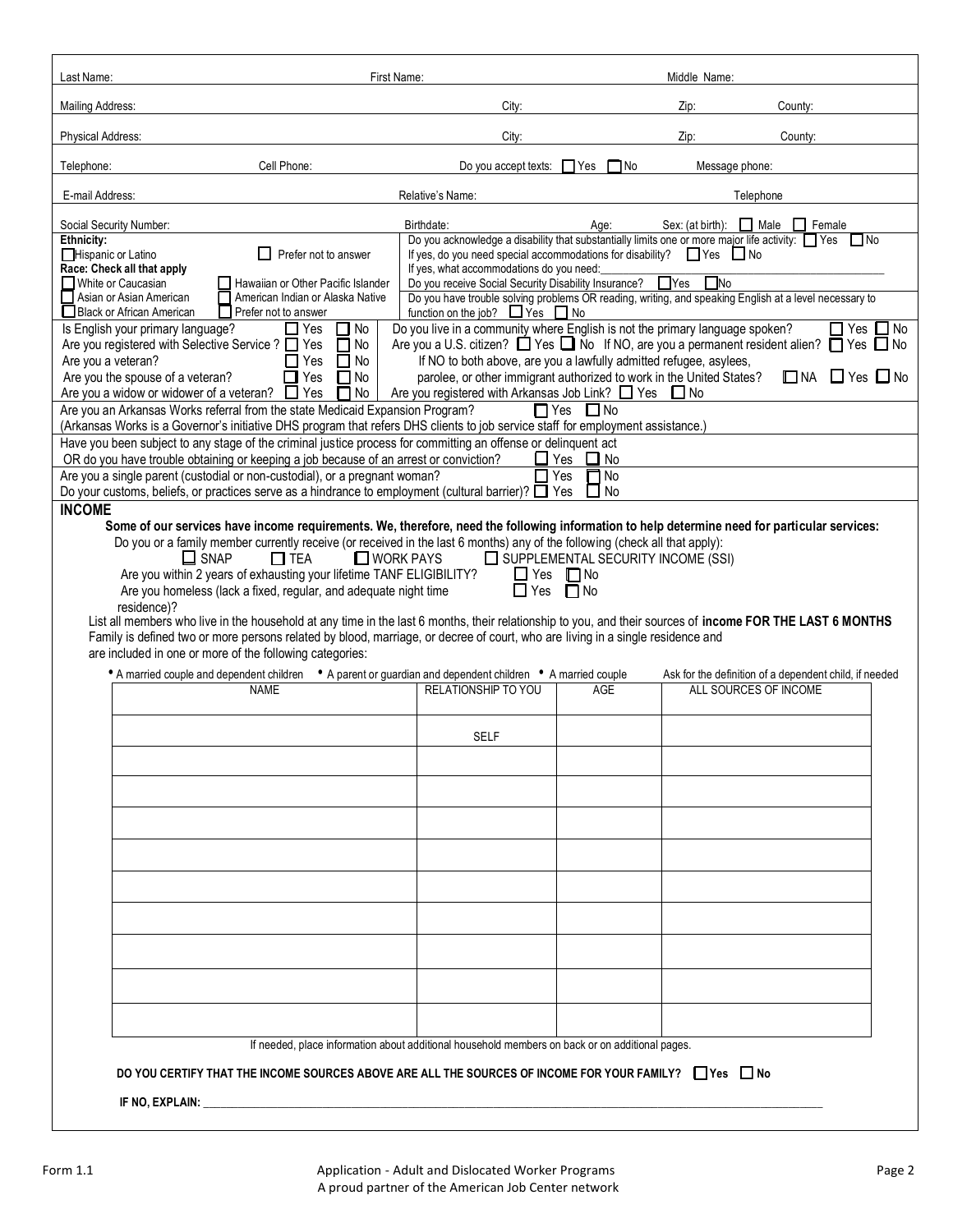## **EMPLOYMENT INFORMATION**

| LIVIF LU I IVILIN I TINI UNIVIA I IUIN                                                                                                                           |  |  |  |
|------------------------------------------------------------------------------------------------------------------------------------------------------------------|--|--|--|
| Which best describes your current employment status? (Check all that apply):                                                                                     |  |  |  |
| Employed working for wages, self-employed, or working 15+ hours per week unpaid in family business,<br>LΙ                                                        |  |  |  |
| "Employed" includes if you are away from job because of vacation, leave, etc.                                                                                    |  |  |  |
| □ Full-time □ Part-time (PT is less than 30 hours/week or considered PT by your employer)<br>$\Box$ Self-employed                                                |  |  |  |
| Employed, but received termination notice from employer/military                                                                                                 |  |  |  |
| Not employed (not working, but available for work and looking for work)                                                                                          |  |  |  |
| Exhausted Unemployment Benefits, and don't have an appropriate job                                                                                               |  |  |  |
| Have been unemployed for 27 or more consecutive weeks, but have been looking for work and was available for work during the entire time                          |  |  |  |
| Not in labor force (not employed and have not actively been looking for work)                                                                                    |  |  |  |
|                                                                                                                                                                  |  |  |  |
| Do you currently receive Unemployment Benefits? □ Yes □ No                                                                                                       |  |  |  |
|                                                                                                                                                                  |  |  |  |
| Have you recently been laid off or given notice that you will be laid off? $\Box$ Yes $\Box$ No                                                                  |  |  |  |
|                                                                                                                                                                  |  |  |  |
| Do you own a business that recently closed because of a disaster or local economic reasons? $\Box$ Yes $\Box$ No                                                 |  |  |  |
|                                                                                                                                                                  |  |  |  |
|                                                                                                                                                                  |  |  |  |
| Are you a displaced homemaker (a person who has been providing unpaid services to family members in the home and has been dependent on the income of a           |  |  |  |
| family member, but is no longer supported by that income and is unemployed or underemployed and is experiencing difficulty obtaining or upgrading employment)?   |  |  |  |
| $\Box$ Yes $\Box$ No                                                                                                                                             |  |  |  |
| If Yes, give details:                                                                                                                                            |  |  |  |
|                                                                                                                                                                  |  |  |  |
| Are you (or were you) the dependent spouse of a member of armed forces on active duty, and the family income is significantly changed because of a deployment, a |  |  |  |
| call or order to active duty, a permanent change of state, or the service-connected death or disability of the member?                                           |  |  |  |
| $\Box$ Yes $\Box$ No                                                                                                                                             |  |  |  |
| If yes, give details:                                                                                                                                            |  |  |  |

#### **WORK HISTORY (List current or most recent first. Please list dates as completely as possible.)**

| <b>EDUCATION</b><br>Do you have a high school diploma or GED? $\Box$ Yes $\Box$ No If no, what is the highest grade you completed?<br>Do you have a college degree or certificate? $\Box$ Yes $\Box$ No |  |  |  |  |
|---------------------------------------------------------------------------------------------------------------------------------------------------------------------------------------------------------|--|--|--|--|
| Do you have college work toward and unfinished certificate? $\Box$ Yes $\Box$ No<br>the contract of the contract of the contract of the contract of the contract of the contract of the contract of     |  |  |  |  |
| Are you currently enrolled in postsecondary education (college, technical school, etc.)? $\Box$ Yes $\Box$ No                                                                                           |  |  |  |  |